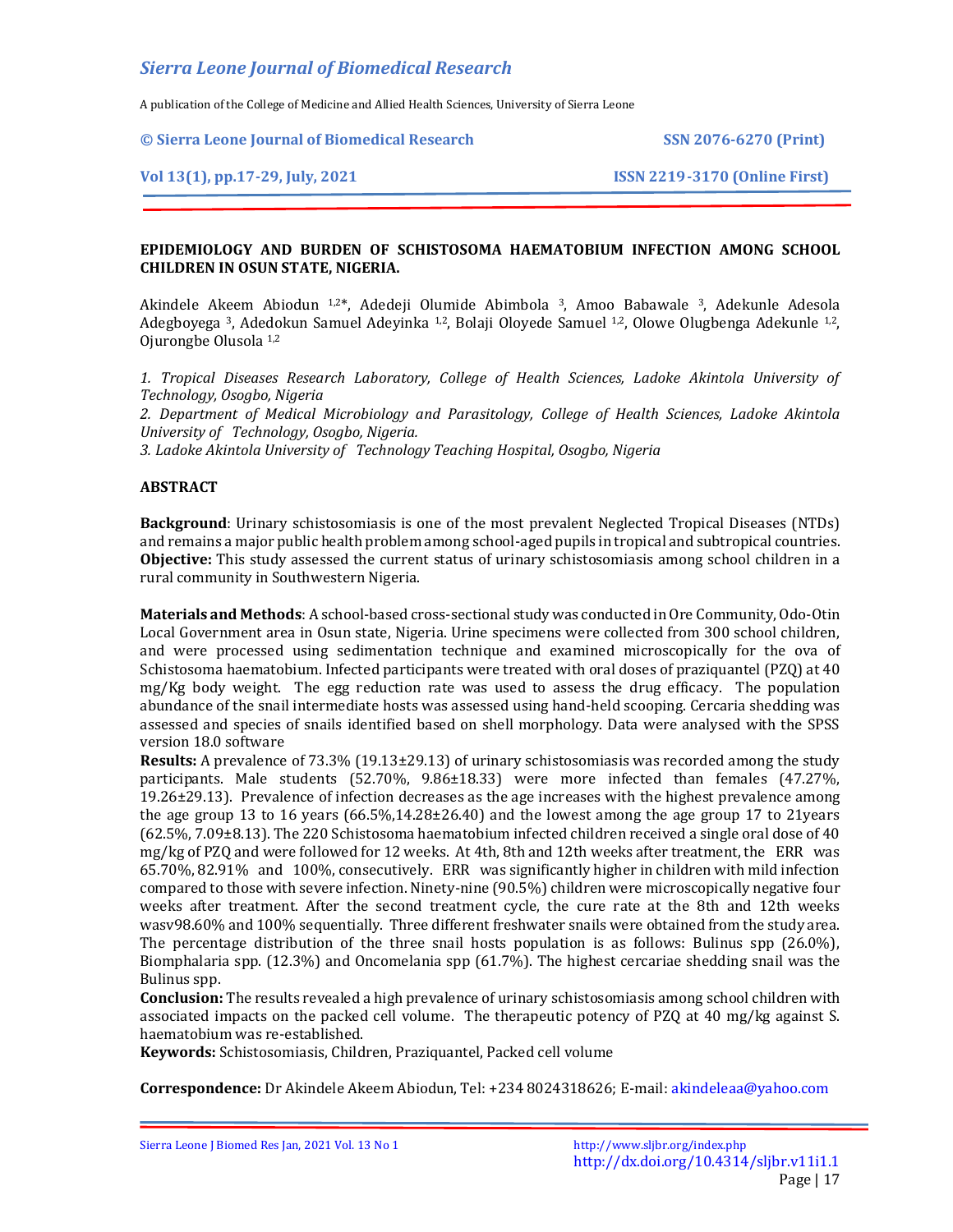A publication of the College of Medicine and Allied Health Sciences, University of Sierra Leone

### **© Sierra Leone Journal of Biomedical Research SSN 2076-6270 (Print)**

## **Vol 13(1), pp.17-29, July, 2021 ISSN 2219-3170 (Online First)**

# **INTRODUCTION**

Human Schistosomiasis is a chronic parasitic disease caused by trematode (genus Schistosoma), which is second only to malaria as the most devastating parasitic disease (Bushara et al., 2017). It is a leading cause of morbidity and mortality in Africa, South America, and Asia (Adenowo et al., 2015). It is estimated that more than 200 million people are infected with at least one species of Schistosoma globally. Currently, over 90% of the disease is found in sub-Saharan Africa. Each year, there are over 200,000 deaths related to schistosomiasis (Ismail et al., 2014).

The disease is endemic in seventy-six countries in which 700 million people have been at risk of schistosomiasis. It is commonly found among people whose occupation and domestic tasks bring them in contact with infected water (Birma et al., 2017). Species of freshwater snail belonging to the genus Bulinus are intermediate hosts of the fluke. The snail hosts breed in ponds, streams and irrigation channels contaminated by the urine of infected individuals (Houmsou et al., 2016). Schistosoma haematobium infection transmission is hinging on the presence of cercaria-infested water and contact with the human population. Hence, schistosomiasis is characteristically focal in the distribution and widespread both in the rural and urban communities of developing countries (Grymes's et al., 2006).

Among the countries in sub-Saharan Africa, Nigeria is reported to have the highest burden of schistosomiasis, with an estimated 29 million cases of infection (Houmsou et al.,

2016). It is widely spread mainly in riverine areas and communities around dams. This

infection is a significant public health problem with about 101 million individuals at the risk of infection in the country (Abdulkareem et al., 2018). Nigeria is known to be endemic for both urinary and intestinal schistosomiasis, Schistosoma haematobium infection is however more widespread. The prevalence of urinary schistosomiasis reported to be from 2.07 to 78.43 % in different parts of the country and it is

high among school children (Atalabi and Adubi, 2019). Human infection with schistosomes depends on certain transmission requirements (Meurs et al., 2013). These comprise the presence of viable schistosome eggs in freshwater habitats containing snail intermediate hosts and human exposure to such habitats containing infective cercariae. Cercariae emerge daily from an infected snail intermediate host over several weeks. Light is the principal stimulus that causes cercarial shedding. In addition, water turbulence and chemicals found on the human skin influence cercarial activity (Owojori et al., 2006).

In Nigeria, infection with S. haematobium has been reported in many parts of the country, with varying intensity and prevalence rates, and there is a continuous rise in the incidence of the infection (Onifade and Oniya, 2018). A high prevalence of urinary schistosomiasis was observed in the Ikorodu area of Lagos and in the riverine communities of Sokoto, Nigeria (Oluwasogo and Fagbemi, 2013; Singh and Muddasiru, 2014). Similarly, a study carried out in the year 2014 in the same region with this present study reported a prevalence of

61.5% (Hassan et al., 2014). However, the data collected is still grossly inadequate for an effective control programme. In addition, there is the persistent problem of re-infection which calls for regular epidemiological surveys and assessment of cercariae shedding

pattern of the snail intermediate hosts. This study was therefore designed to determine the epidemiology and burden of S. haematobium infection among school children in Ore, Osun state of Nigeria. The presence of intermediate hosts and their cercariae shedding ability was also examined. It is hoped that the results generated will complement the existing baseline information on the epidemiology of this infection in the country.

# **MATERIALS AND METHODS**

Study Area and Population: This cross-sectional epidemiological study was conducted in Ore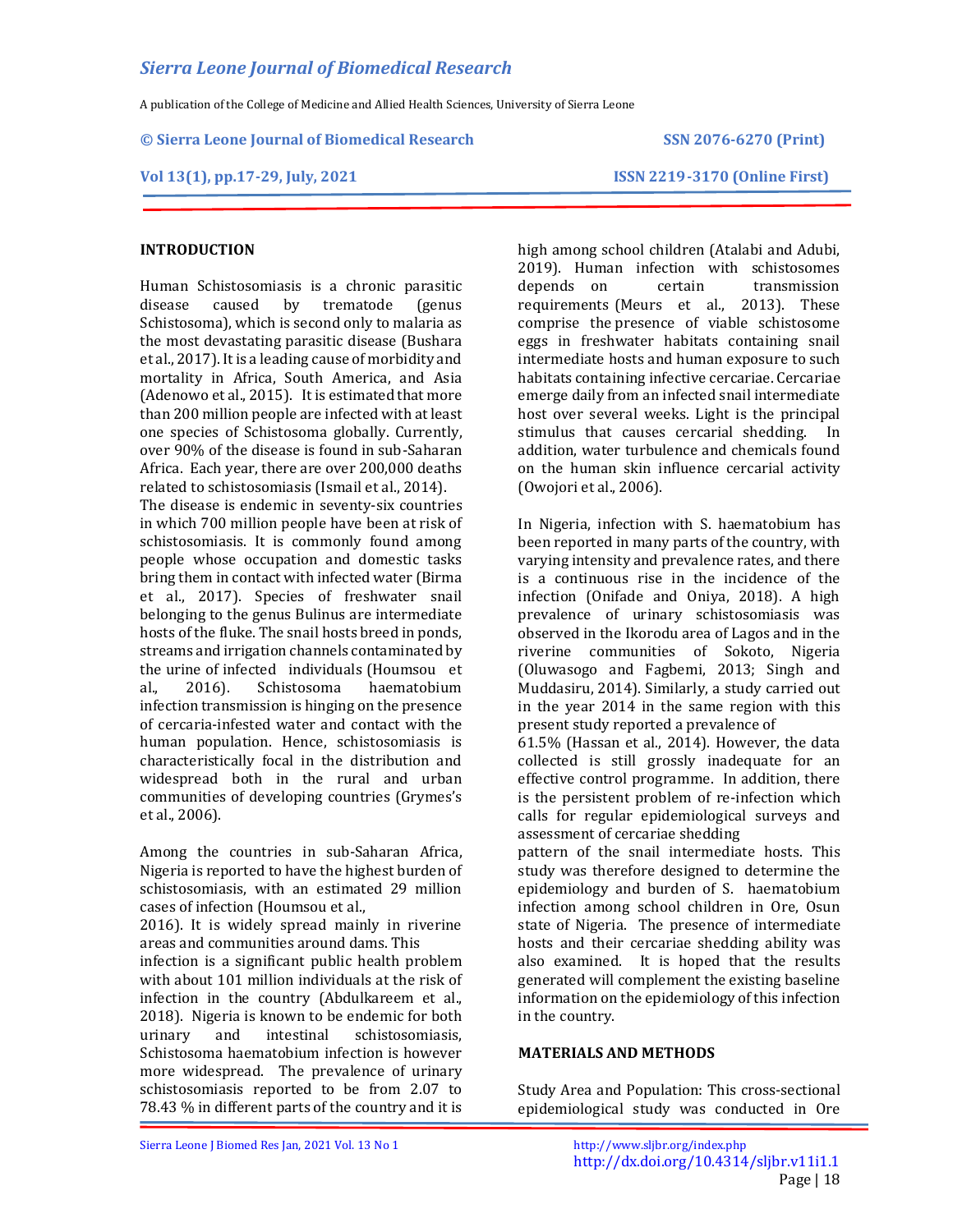A publication of the College of Medicine and Allied Health Sciences, University of Sierra Leone

### **© Sierra Leone Journal of Biomedical Research SSN 2076-6270 (Print)**

## **Vol 13(1), pp.17-29, July, 2021 ISSN 2219-3170 (Online First)**

secondary school, Ore village in Odo-Otin local government area in Osun state, Nigeria between October 2016 and March 2017. The area lies between Latitude 7044' and 7057' N and Longitude 4026' and 4041 East of the Greenwich Meridian. The community is in the rainforest belt of Nigeria, and farming is the main occupation. The climate is tropical with distinct dry (November to March) and rainy (April to October) seasons. The community has no reliable pipe-borne water supply but wells and big rivers which are frequently visited for domestic use as well as leisure and religious beliefs.

Study population and inclusion criteria: Pupils living in the study area were invited to participate in the study. Volunteers free from known chronic diseases other than possible helminth infections and living in the community for at least one year were recruited into the study. Children who had taken medication for schistosomiasis six months before the study and were in severe medical conditions were excluded Sample size determination: Fisher's formula was employed to determine the sample size (Machin et al., 2018). It was calculated to give a 95% confidence level; a margin of error of  $+/-5\%$ , using a prevalence of 21% in a survey of urinary schistosomiasis in Adim Community, Cross River State, Nigeria (Inyang-Etoh et al., 2017). The calculated minimum sample size was 254.8. However, 300 samples were collected for the study to accommodate possible attritions. A Random sampling technique was used to select the requisite 300 participants for the study.

Ethical Issue: Ethical clearance was obtained from the Ethical Committee of Ladoke Akintola University of Technology Teaching Hospital, Oshogbo, Nigeria (LTH/EC/2015/12/252). The parasitological survey was preceded by a pre-survey contact during which permission was obtained from both the community leaders and the school teachers; they were briefed about the scope of the study before its commencement. Verbal consent was also sought from the parents of the

participating pupils through the Parent-Teacher Association of the school.

Sample Collection and Microscopical Examination of the Urine: The students were enlightened on how to collect terminal urine. Five to 10ml of urine samples were collected in well labelled, clean, wide-mouthed containers with screw caps between 10:00 am and 2:00 pm to ensure maximum egg yield (Onile et al., 2017). They were gently packed in a carton and sealed to prevent spillage during transportation to the laboratory. Urine samples collected were screened for visible hematuria, mixed and transferred into each labelled centrifuge tube and centrifuged for 5minutes to sediment the schistosome eggs. The supernatant fluid was discarded and a drop of sediment was transferred on a clean glass slide, covered with a cover glass. The preparation was examined microscopically using x10 objective with the condenser iris closed sufficiently to give a good contrast. Schistosome eggs were counted and recorded as the number of eggs/10 ml of urine (Obisike et al., 2019). Infection intensity was classified as light (<50 eggs/10 ml of urine) or heavy  $\leq 50$  eggs/10 ml of urine), as defined by the World Health Organization (Obisike et al., 2019). Urine microscopy was repeated for those participants whose slides tested negative.

*Determination of packed cell volume:* Packed cell volume of the study participants were estimated using a microhematocrit centrifuge. The centrifuge was spun for 5 minutes at 10,000g of speed. Packed cell volume values  $\leq 31\%$  were considered as anaemic (Ojurongbe et al., 2014).

*Treatment and follow-up:* All the school children that provided urine samples in the pre-treatment study were included in the analysis of infection patterns at baseline, but only the children positive for S. haematobium eggs were treated with two single oral doses(40mg/kg) of praziquantel(PZQ), given with a four-week interval in-between. The drug was administered with a sachet of clean water following confirmation that the child ate at home or ate the food that was provided by the school. Cure rates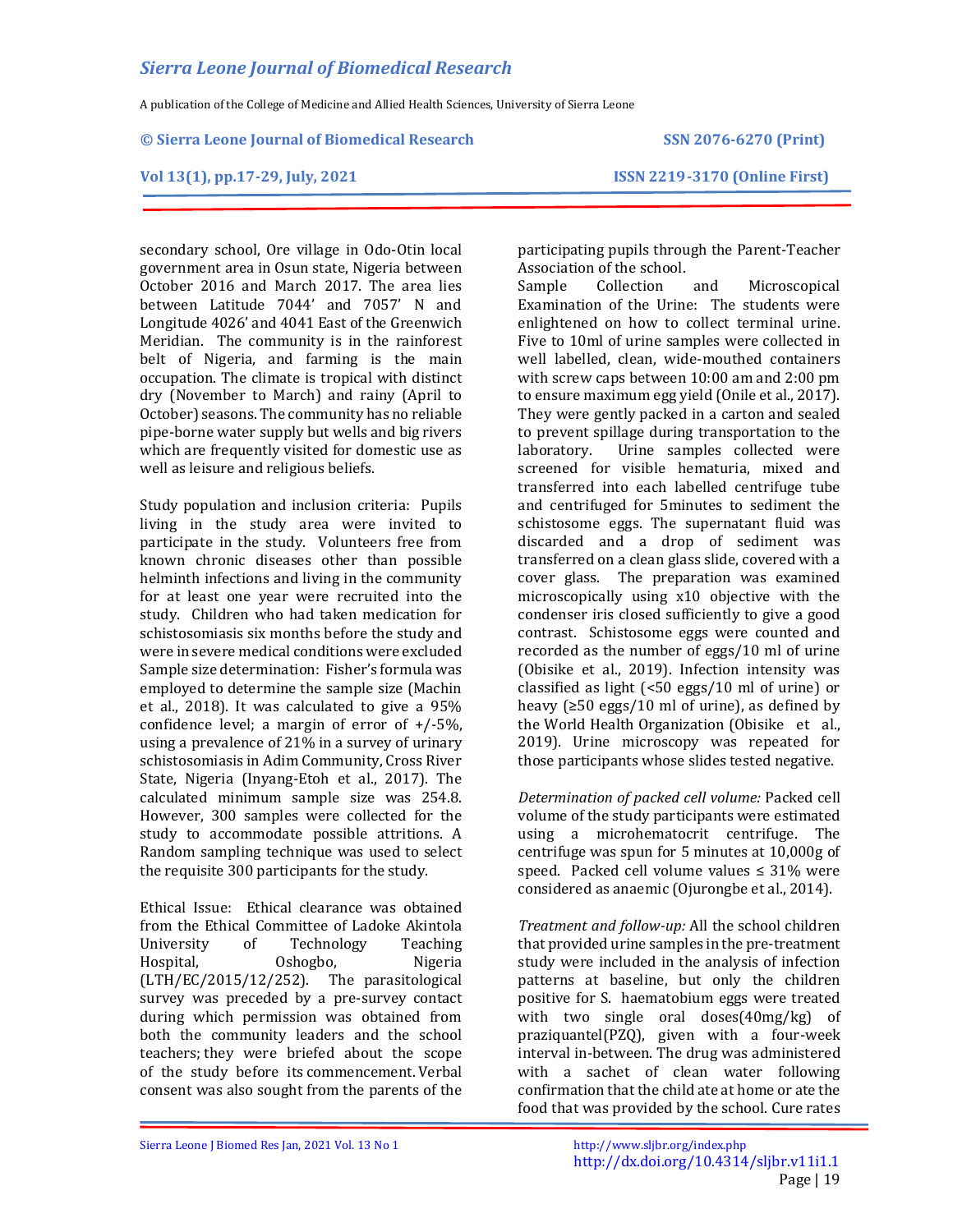A publication of the College of Medicine and Allied Health Sciences, University of Sierra Leone

### **© Sierra Leone Journal of Biomedical Research SSN 2076-6270 (Print)**

**Vol 13(1), pp.17-29, July, 2021 ISSN 2219-3170 (Online First)**

(CR) and egg reduction rates (ERR) were assessed by taking urine samples on the fourth, eighth and twelfth-week Snail sampling: The snail sampling was done by two collectors using a hand wire mesh scoop. If necessary, snails were collected by hand, and necessary precautions were observed. The number of snails collected was counted and recorded. The snails were identified in the laboratory using the procedures obtained from Danish Bilharziasis Laboratory, Denmark (Brown and Kristensen, 1993). The shedding and crushing methods were employed to screen schistosome intermediate host for cercariae. In the shedding method, snails in a glass bottle containing clean water were exposed to light for about four hours, matured cercariae were then liberated into the surrounding water. Cercariae were identified as described by Frandsen and Christensen, 1984 (Frandsen and Christensen, 1984; Okeke and Ubachukwu, 2013).

*Statistical analysis*: Version 18.0 of the statistical package for social sciences (SPSS) for Windows software package was used for all the data analysis, comparisons of prevalence by subject age and gender was made using  $x^2$  tests. Differences in mean egg counts between dichotomous variables and variables with more than two levels were explored using Student's ttests and one-way analysis of variance (ANOVA), respectively.

## **RESULTS**

Prevalence and Intensity of urinary schistosomiasis: A total of 300 secondary school children were enrolled for this study, 134 (44.7%) of them were males while 166 (55.3%) were females. The age of the children ranged from 9 to 21 years with a total mean of 13.85±2.35 (Table 1).

**Table 1: General characteristics and distribution of Schistosoma haematobium among School Children in Osun State, Nigeria.**

| Subject's characteristics                              | Number (%)               |
|--------------------------------------------------------|--------------------------|
| Number of subjects<br>studied                          | 300                      |
| Male: Female                                           | 134 (44.7):166<br>(55.3) |
| Mean age (years) $\pm$ SD                              | $13.85 \pm 2.35$         |
| No of students positive for<br>S. haematobium          | 220 (73.3)               |
| Mean Intensity $\pm$ SD                                | $19.13 \pm 29.13$        |
| Mean PCV for S.<br>haematobium positive<br>individuals | $35.64 \pm 4.49$         |
| Mean PCV for S.<br>haematobium negative<br>individuals | $36.44 \pm 3.57$         |

Of the 220 infected students, 116 (86.6%) were males while 104(62.7%) were females (Table 2). The prevalence of S. haematobium infection was 73.3% (220/300), which increased with age, with the peak around 13 to 16 years (76.0%) (Table 3). This study showed that there was a statistical difference (p value=0.004) between the prevalence of urinary schistosomiasis and gender.

Impact of urinary schistosomiasis on PCV: This study showed that the students without urinary schistosomiasis had higher PCV  $(36.44 \pm 3.57)$ than those with urinary schistosomiasis (35.64 ± 4.49) with p-value =  $0.000$ . Of those with Schistosoma infection, 107 (85.6%) male students had normal PCV while 9 (7.8%) of them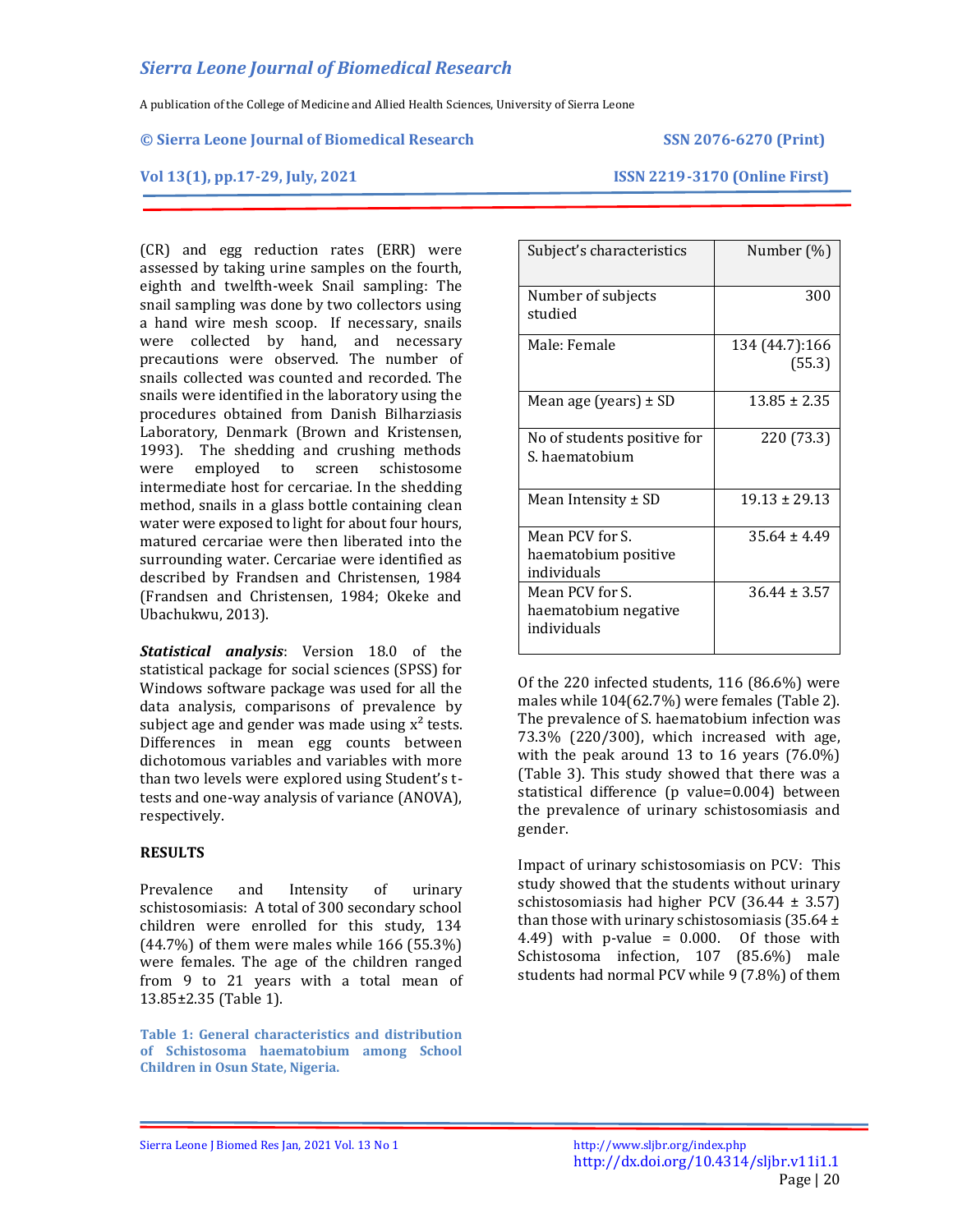A publication of the College of Medicine and Allied Health Sciences, University of Sierra Leone

| © Sierra Leone Journal of Biomedical Research | <b>SSN 2076-6270 (Print)</b>         |
|-----------------------------------------------|--------------------------------------|
| Vol 13(1), pp.17-29, July, 2021               | <b>ISSN 2219-3170 (Online First)</b> |

had low PCV (p = 0.000) and 71 (55.9%) female students had normal PCV while 42 (19.1%) of them had low PCV. On the contrary, only 6 (7.5%) female students had low PCV among those without urinary schistosomiasis with  $p = 0.341$ .

|  |  |  | Table 2: Prevalence and intensity of S. haematobium among school children students by gender. |  |
|--|--|--|-----------------------------------------------------------------------------------------------|--|
|--|--|--|-----------------------------------------------------------------------------------------------|--|

| <b>Sex</b> | No examined | S.h positive | <b>Light infection</b> | <b>Heavy infection</b> |
|------------|-------------|--------------|------------------------|------------------------|
|            |             |              |                        |                        |
| Male       | 134         | 116 (86.6%)  | 9(1.7%)                | 107(87.1%)             |
| Female     | 166         | 104 (62.7%)  | 11 (2.9%)              | 93 (88.5%)             |
| Total      | 300         | 220          | 20                     | 200                    |
| p value    |             | 0.004        | 0.06                   | 0.14                   |

|  | Table 3: Prevalence and intensity of S. haematobium among school children students by age group. |  |  |
|--|--------------------------------------------------------------------------------------------------|--|--|
|  |                                                                                                  |  |  |

| Age group (Yr) | No examined | S.h positive | <b>Light infection</b> | <b>Heavy</b><br>infection |
|----------------|-------------|--------------|------------------------|---------------------------|
| $12$ -Sep      | 89          | 62 (69.7%)   | $3(4.8\%)$             | 59 (95.2%)                |
| 13-16          | 179         | 136 (76.0%)  | 15 (11.02%)            | 121 (88.98%)              |
| $>16$          | 32          | 22 (68.8%)   | $2(9.1\%)$             | 20 (90.9%)                |
| Total          | 300         | 220 (73.3%)  | 20 (1.7%)              | 200 (61.5%)               |
| p value        |             | 0.45         | 0.087                  | 0.132                     |

It was observed that low PCV decreased with an increase in the age group with  $p = 0.001$  as shown in Figure 1.

# *Cercariae shedding*

A total of 405 freshwater snails were collected from the study site. Three species of snail were common in the study area. They were Bulinus spp (105), Biomphalaria spp. (50) and Oncomelania spp (250). The abundance of Oncomelania snails was high in the study area at the time of study compared to the other two snails. The most cercariae-shedding snails were

Bulinus spp. with a daily production of 2 to 15 cercariae depending on the size.

# *Treatment and follow-up:*

Table 4 and Figure 2 show praziquantel treatment outcomes for a period of 12 weeks. Two hundred and twenty children were treated with a single oral dose of 40 mg/kg of PZQ. The overall ERR at four weeks, eight weeks and 12 weeks post-treatment was 65.70%, 82.91% and 100% respectively. The cure rate at four weeks, eight weeks and twelve weeks was 90.5%, 98.6% and 100% respectively.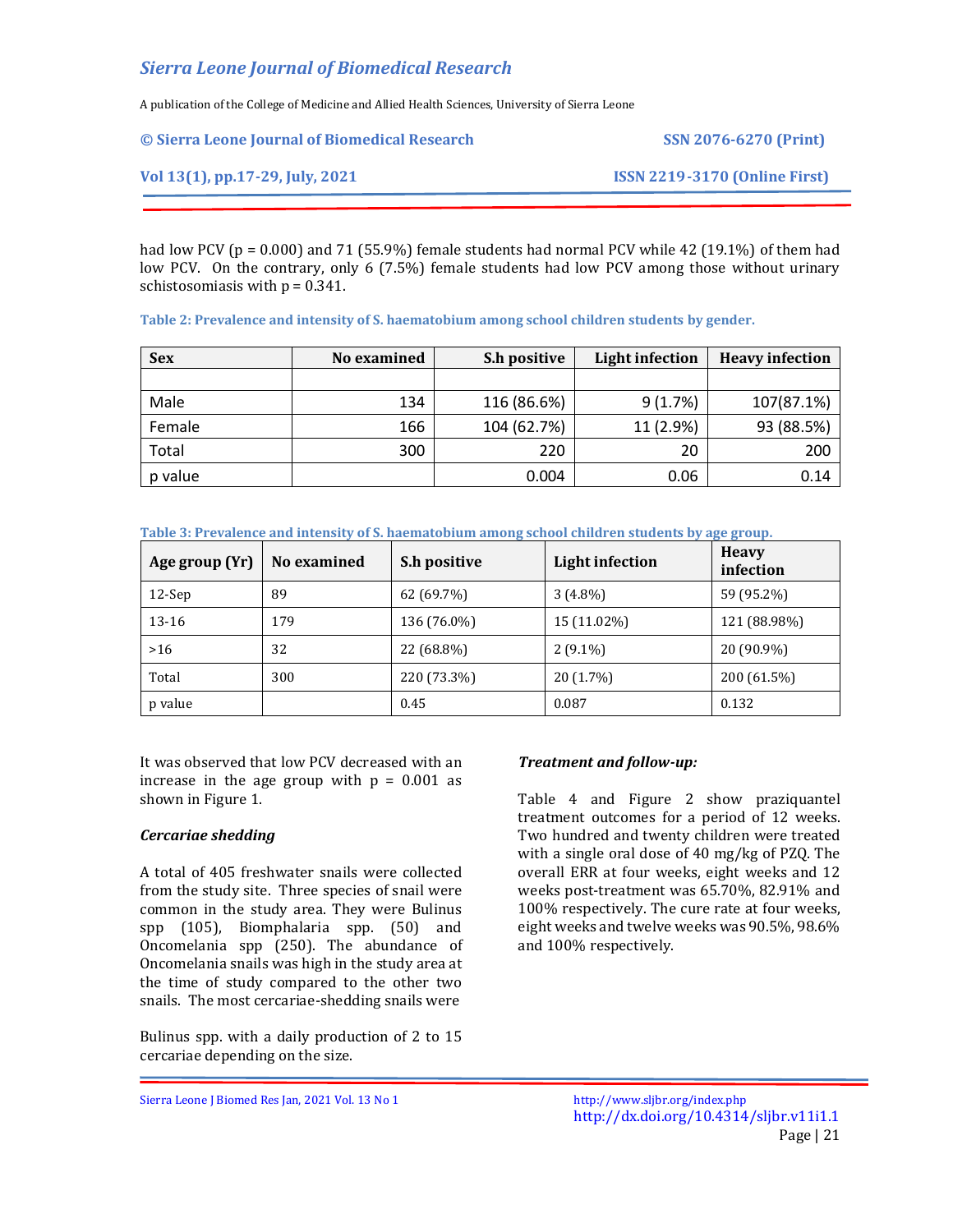A publication of the College of Medicine and Allied Health Sciences, University of Sierra Leone

#### **© Sierra Leone Journal of Biomedical Research SSN 2076-6270 (Print)**

**Vol 13(1), pp.17-29, July, 2021 ISSN 2219-3170 (Online First)**



**Figure 1: Impact of urinary schistosomiasis on PCV by gender and age group**

## **DISCUSSION**

The prevalence rate of 73.3% confirms that S. haematobium infection is prevalent in this rural part of Osun State. Many studies have been done on the prevalence of urinary schistosomiasis in different parts of Nigeria. Recently, a 9.5% overall prevalence of schistosomiasis was officially released by Nigeria's Federal Ministry of Health (Bishop, 2017). Various reports across Nigeria have shown that schistosomiasis is a burden, varying prevalence ranging from 0.0% in Uwelo-Obudu Community in Cross River State to 78.4% in Lagos State (Ingang-Etoh et al., 2009; Oluwasogo and Fagbemi, 2013). Prevalence reports on schistosomiasis from different parts of Nigeria are presented in Table 5. Urinary schistosomiasis is a persistent health burden among school children in Nigerian rural communities. From this and previous studies, the results obtained observed that urinary schistosomiasis is particularly common in the



#### **Figure 2: Study compliance for the efficacy of praziquantel to treat urinary schistosomiasis among the school children**

southwest region of Nigeria. For instance, this study showed that there was an increasing trend of prevalence of infection among children from 9 years to 16 years. This is in collaboration with previous studies done by Oladejo and Oozy (2006) and Mafiana et al (2003) who reported that school children aged 5 to 15 years were more likely to be infected with S.haematobium (Ejima and Odaibo, 2010; Mohammed et al., 2015). However, some studies reported a decline in infection from 14 years and above attributing the declining trend in the prevalence of infection to probable age acquired immunity (Satayathum et al., 2006). Male students (86.6%) were significantly more infected than female students (62.7%) in this study. This may be an indication that male students are more exposed to the infection through water contacts and higher cercarial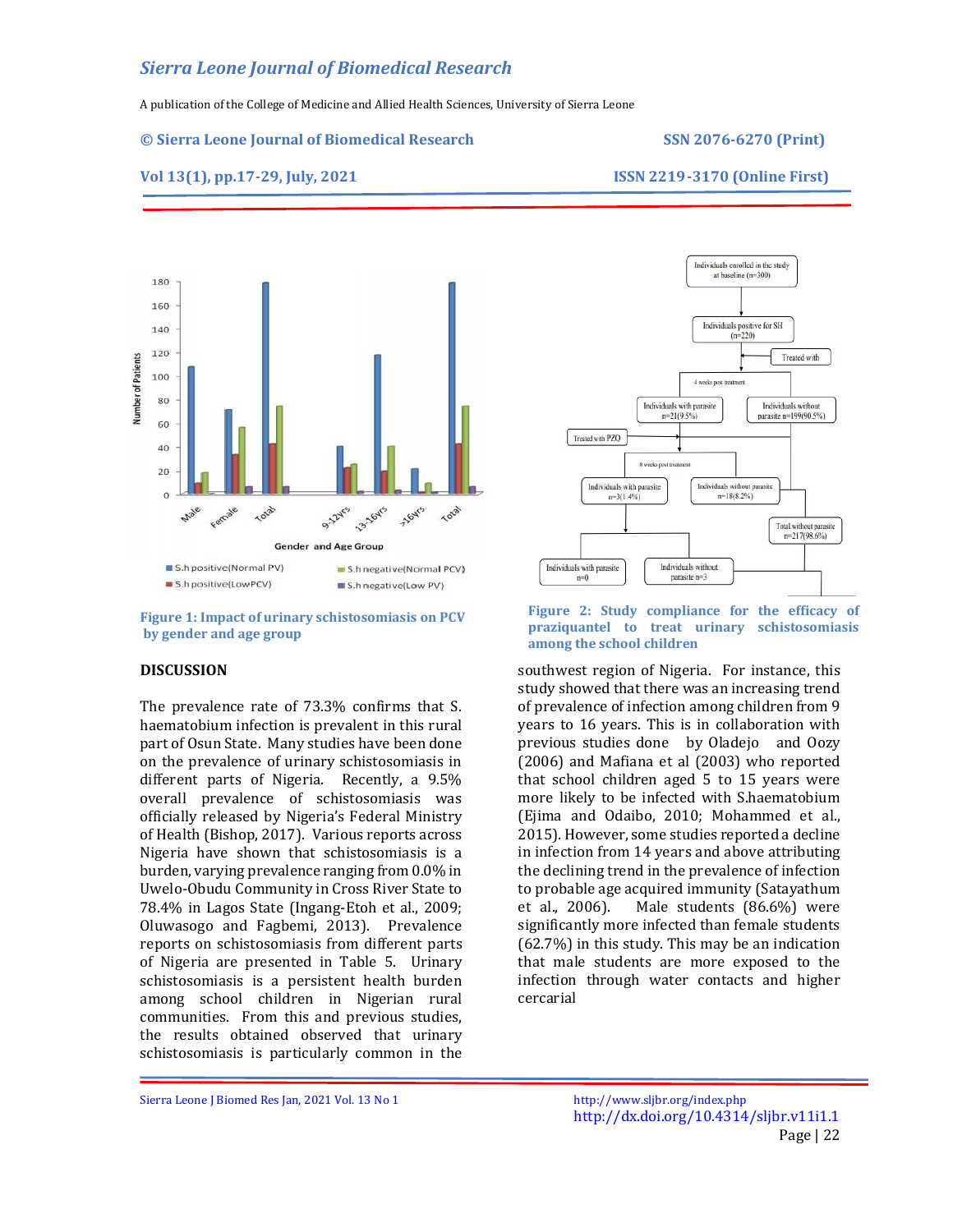A publication of the College of Medicine and Allied Health Sciences, University of Sierra Leone

|  |  |  |  | © Sierra Leone Journal of Biomedical Research |  |
|--|--|--|--|-----------------------------------------------|--|
|--|--|--|--|-----------------------------------------------|--|

**© Sierra Leone Journal of Biomedical Research SSN 2076-6270 (Print)**

**Vol 13(1), pp.17-29, July, 2021 ISSN 2219-3170 (Online First)**

# **Table 5: Prevalence Reports of Urinary Schistosomiasis among School Children in Nigeria**

| <b>Study Location in Nigeria</b>                 | <b>Reported Prevalence of</b>       |
|--------------------------------------------------|-------------------------------------|
|                                                  | <b>Urinary Schistosomiasis</b>      |
| Lere LG Area, Kaduna State                       | 12.3% (Luka et al., 2015)           |
| Ovia South west LGA Edo State                    | 32.6% (Noriode et al., 2018)        |
| Ozuitem, Abia State                              | 42.3% (Alozie and Anosike, 2004)    |
| Nkalagu, Ebonyi State                            | 41.0% (Afiukwa et al., 2019)        |
| Abuja, FCT                                       | 14.8% (Bassey and Ekpo, 2018)       |
| Ukwelo-Obudu, Cross River State                  | 0.0% (Ingang-Etoh et al., 2009)     |
| Ilewo-Orile, Ogun State                          | 58.1% (Ekpo et al., 2010)           |
| Zaria, Kaduna State                              | 10.5% (Bishop and Akoh, 2018)       |
| <b>Benue State</b>                               | 41.5% (Houmsou et al., 2012)        |
| Abarma, Zamfara State                            | 74.0% (Bala et al., 2012)           |
| Ikorodu North LG Area, Lagos State               | 78.4% (Oluwasogo and Fagbemi, 2013) |
| Shelleng LG Area, Adamawa State                  | 48.0% (Birma et al., 2017)          |
| Peri-urban Communities,<br>South-western Nigeria | 51.1% (Ugbomoiko et al., 2010)      |
| Oduma, Enugu State                               | 13.6% (Aribodor et al., 2019)       |
| Maiduguri, Borno State                           | 62.0% (Yauba et al., 2018)          |
| <b>Kwara State</b>                               | 45.6% (Abdulkareem et al., 2018)    |
| Dawakin Kudu, Kano State                         | 10.6% (Duwa et al., 2019)           |
| Saki, Oyo State                                  | 32.7% (Salawu et al., 2014)         |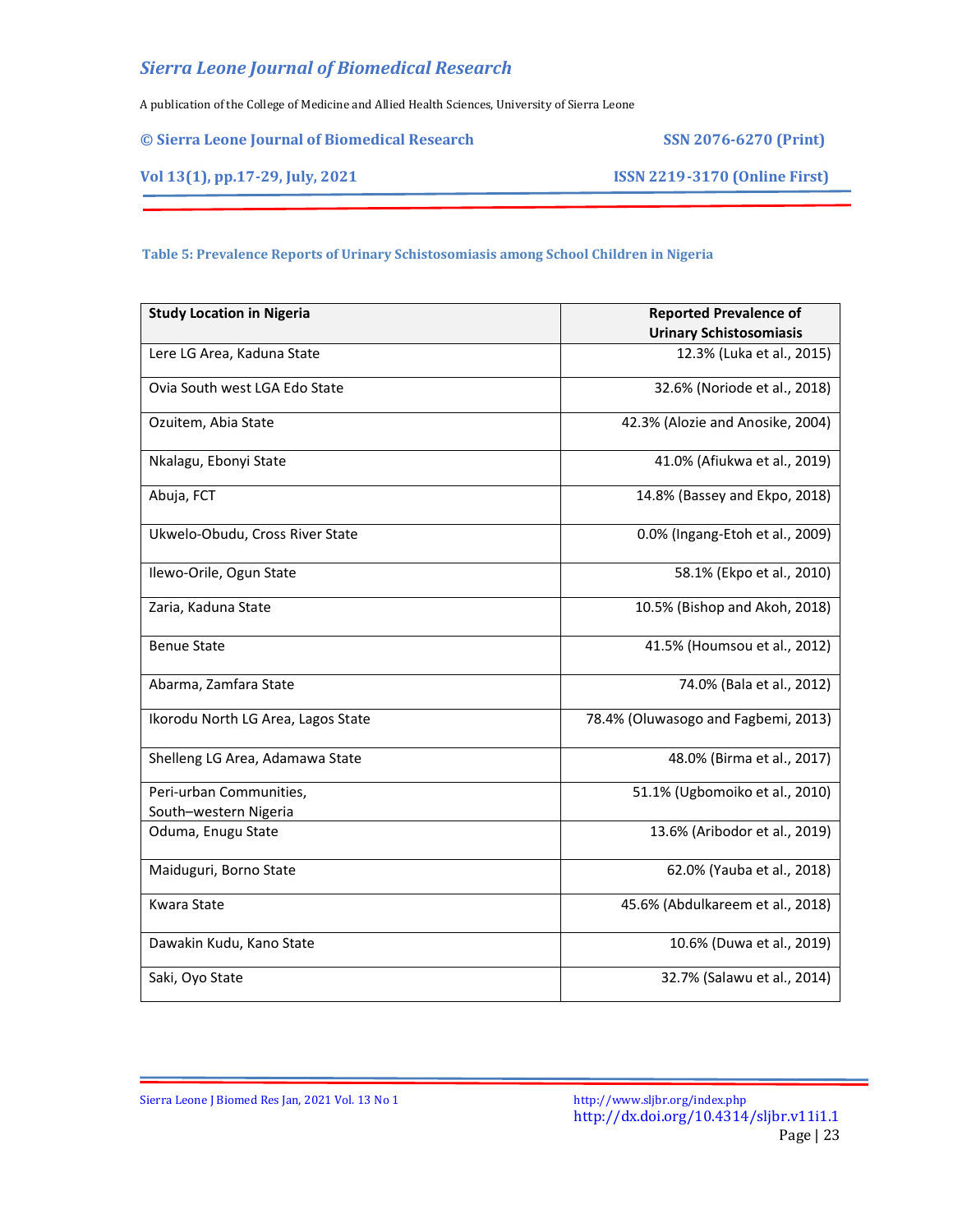A publication of the College of Medicine and Allied Health Sciences, University of Sierra Leone

#### **© Sierra Leone Journal of Biomedical Research SSN 2076-6270 (Print)**

**Vol 13(1), pp.17-29, July, 2021 ISSN 2219-3170 (Online First)**

exposure (Okeke and Ubachukwu, 2013). Previous studies have also reported a higher prevalence among male students than among their female counterparts (Ejima and Odaibo, 2010; Ekpo et al., 2010; Masaku et al., 2015). Higher intensity of the infection was also observed among male students; this suggests that male students have a greater burden of worms than females. Similar results have been reported in previous studies (Ejima and Odaibo, 2010; Ariyo et al., 2004). Visible haematuria (34.6%) was also recorded in this study and was an on the spot indication of the presence of urinary schistosomiasis in the study community. As observed, blood in the urine (haematuria) has been shown to have a significant positive correlation with the presence and intensity of the infection because the quantity of blood passed out increased with the intensity of infection (Ugbomoiko et al., 2010; Houmsou et al., 2011). The higher prevalence of S. haematobium infection using micro-hematuria and visible hematuria as diagnostic tools suggests the daily variation of S. haematobium egg excretion in infected individuals (Houmsou et al., 2011).

The students with urinary schistosomiasis had lower mean PCV than those without urinary schistosomiasis and the difference was statistically significant. This is expected as it has been generally reported in the previous studies that urinary schistosomiasis lowers the PCV of infected individuals (Njaanake et al., 2015). Despite this observation, 80.9% of those with urinary schistosomiasis had normal PCV values (Ojurongbe et al., 2014). This may be as a result of good nutrition and availability of fresh green vegetables, fresh fruits and seafood in the study community while the changes in the gender may be as a result of the menstrual period among the female students.

In spite of relatively low cure rates observed in some areas, praziquantel has been the drug of choice for the treatment of all forms of schistosomiasis (Ojurongbe et al., 2014). As noted in the report on therapeutic failures (Liang et al., 2000; Silva et al., 2005), continuous monitoring of the efficacy of PZQ is important while awaiting the discovery and development of potent drugs. In this study, PZQ performance was considered satisfactory, with ERRs in the eighth and twelfth weeks being 82.91% and 100%, sequentially (WHO, 2013). Our results also showed that there was a significant difference between cure rates and infection intensities, according to previous studies, which showed that cure rates were actively higher in subjects with mild infections before treatment than in those with moderate or heavy infections (Olds et al., 1999; King et al., 2011). Construction and operation of dams are the likely cause of the high increase of Bulinus species, Biomphalaria species and Oncomelania species snail intermediate hosts in the study area. In this study, Bulinus spp exhibited the highest number of cercariae- shedding patterns. However, Oncomelania spp which is the snail intermediate host of S. japonicum was the most populated snail at the study site at the time of the study. This suggests the likelihood of S. japonicum infection in the study area. Elucidating snail abundance, snail infection and distribution of cercariae will have implications in devising costeffective control interventions.

# **LIMITATION**

Due to an undefined number of undetected cases, studies using different methods are necessary to provide further information on the extent of the infection. It is also advised that additional studies are conducted to investigate and control reinfection rates. The present study did not take data on socioeconomic, behavioural or environmental factors for analysis.

### **FUTURE RECOMMENDATIONS**

Sierra Leone J Biomed Res Jan, 2021 Vol. 13 No 1 <http://www.sljbr.org/index.php>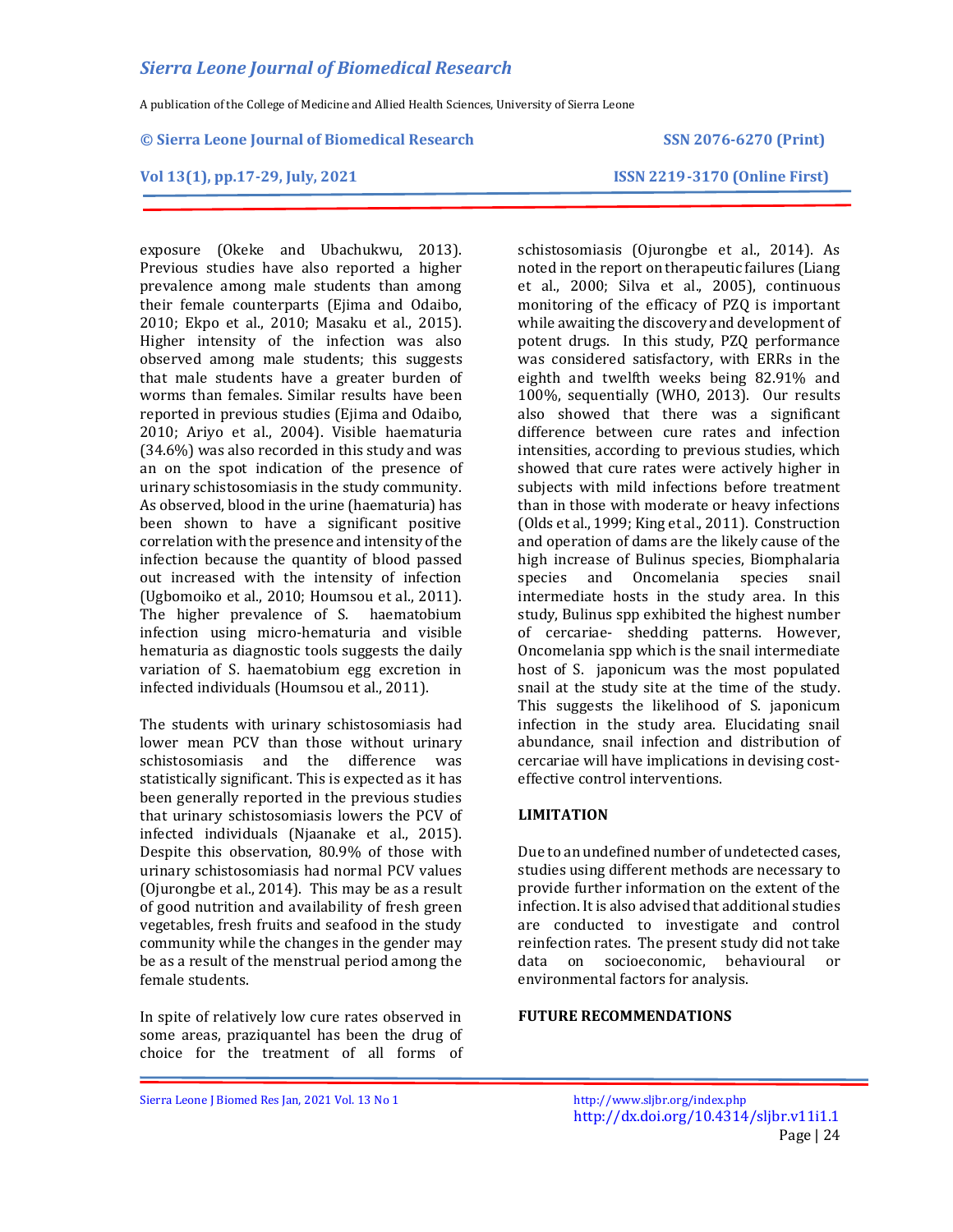A publication of the College of Medicine and Allied Health Sciences, University of Sierra Leone

### **© Sierra Leone Journal of Biomedical Research SSN 2076-6270 (Print)**

## **Vol 13(1), pp.17-29, July, 2021 ISSN 2219-3170 (Online First)**

To prevent new cases and reinfection, and to achieve a long-term reduction or even elimination of schistosomiasis, public awareness must be raised. This could be integrated into the already existing mass distribution campaigns. There is a need for school-based health education programs and the provision of potable water, in order to reduce contact with cercarial infected waters.

# **CONCLUSION**

The results obtained show that the rural communities in Osun State, Nigeria are endemic for urinary schistosomiasis. The high burden of the infection obtained in the present study is an indication that urogenital schistosomiasis is still a serious health

problem in certain regions of Nigeria. In the light of this, sound health education, periodic schoolbased deworming programmes, will bring about significant reductions in morbidity and mortality associated with Schistosoma hematobium infections among the school children

# **REFERENCES**

Abdulkareem BO, Habeeb KO, Kazeem A, Adam AO, Samuel UU. Urogenital Schistosomiasis among Schoolchildren and the Associated Risk Factors in Selected Rural Communities of Kwara State, Nigeria. Journal of tropical medicine. 2018;2018.

Adenowo AF, Oyinloye BE, Ogunyinka BI, Kappo AP. Impact of human schistosomiasis in sub-Saharan Africa. Brazilian Journal of Infectious Diseases. 2015 Apr;19(2):196-205.

Afiukwa FN, Nwele DE, Uguru OE, Ibiam GA, Onwe CS, Ikpo AU, Agumah NB, Odoemena OF. Transmission Dynamics of Urogenital Schistosomiasis in the Rural Community of Ebonyi State, South Eastern Nigeria. Journal of Parasitology Research. 2019;2019.

Alozie JI, Anosike J. Prevalence of urinary schistosomiasis in Ozuitem, Bende local government area of Abia State, Nigeria. Animal Research International. 2004;1(2):77- 80.

Aribodor DN, Bassey SA, Yoonuan T, Sam-Wobo SO, Aribodor OB, Ugwuanyi IK. Analysis of Schistosomiasis and soil-transmitted helminths mixed infections among pupils in Enugu State, Nigeria: Implications for control. Infection, disease & health. 2019 May 1;24(2):98-106.

Ariyo O, Olofintoye LK, Adeleke RA, Famurewa O. Epidemiological Study of Urinary Schistosomiasis among Primary School Pupils in Ekiti State, Nigeria. African Journal of Clinical and Experimental Microbiology. 2004;5(1):20-9.

Atalabi TE, Adubi TO. The epidemiology and chemotherapeutic approaches to the control of urinary schistosomiasis in school-age children (SAC): a systematic review. BMC infectious diseases. 2019 Dec;19(1):73.

Bala AY, Ladan MU, Mainasara M. Prevalence and intensity of urinary schistosomiasis in Abarma village, Gusau, Nigeria: a preliminary investigation. Science world journal. 2012;7(2):1-4.

Bassey JP, Ekpo UF. The influences of environmental factors on the spatial distribution of urinary schistosomiasis in Federal Capital Territory, Abuja, Nigeria, using Geographical Information System and Remote Sensing. Nigerian Journal of Parasitology. 2018;39(2):204-10.

Birma JS, Chessed G, Shadrach PA, Nganjiwa JI, Yako AB, Vandi P, Laurat T. Urinary schistosomiasis in communities around Kiri Lake, Shelleng local government area, Adamawa state, Nigeria. Journal of Applied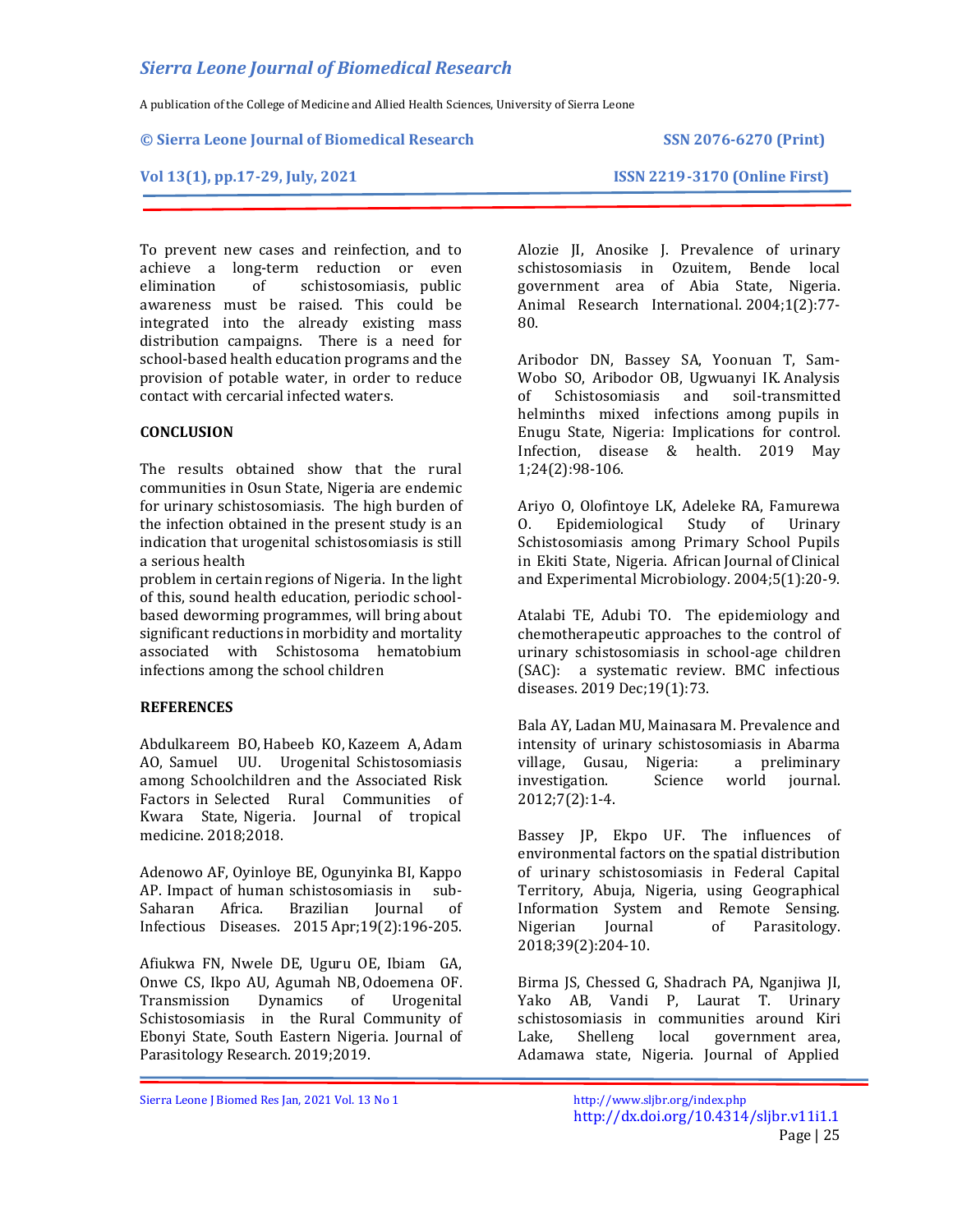A publication of the College of Medicine and Allied Health Sciences, University of Sierra Leone

**© Sierra Leone Journal of Biomedical Research SSN 2076-6270 (Print)**

## **Vol 13(1), pp.17-29, July, 2021 ISSN 2219-3170 (Online First)**

Sciences and Environmental Management. 2017;21(1):128-34.

Bishop HG, Akoh RI. Risk factors, symptoms and effects of urinary schistosomiasis on anthropometric indices of school children in Zaria, Kadona State, Nigeria. Open Access J Sci. 2018;2(1):61-5.

Bishop HG. Menace of Schistosomiasis: Its True Neglected Nature in Nigeria. MOJ Public Health. 2017;6(5):00186.

Brown DS, Kristensen TK. A Field Guide to African Freshwater Snails I. West African species. Danish Bilharziasis Laboratory, Charlottenlund. 1993;32.

Bushara SO, Mohammed SE, Elagib EM, Mudawi HM. Acute schistosomal colitis preceded by Katayama syndrome. Journal of Digestive Endoscopy. 2017 Apr 1;8(2):83

Duwa RS, Sanusi A, Ogbunachara C, Okiemute F. Prevalence of Urinary Schistosomiasis among primary school children in three rural communities of Kano State, Nigeria. Nigerian Annals of Pure and Applied Sciences. 2019 Mar 13;1(1):13-7.

Ejima IA, Odaibo AB. Urinary schistosomiasis in the Niger-Benue basin of Kogi State, Nigeria. International Journal of Tropical Medicine. 2010;5(3):73-80.

Ekpo UF, Laja-Deile A, Oluwole AS, Sam-Wobo SO, Mafiana CF. Urinary schistosomiasis among preschool children in a rural community near Abeokuta, Nigeria. Parasites & vectors. 2010 Dec;3(1):58.

Frandsen F, Christensen NO. introductory guide to the identification of cercariae from African freshwater snails with special reference to cercariae of trematode species of medical and

veterinary importance Taxonomic key. Acta tropica. 1984.

Gryseels B, Polman K, Clerinx J, Kestens L. Human schistosomiasis. The Lancet. 2006 Sep 23;368(9541):1106-18.

Hassan AO, Amoo AO, Akinwale OP, Deji-Agboola AM, Adeleke MA, Gyang PV. Current status of urinary schistosomiasis in communities around the Erinle and Eko-Ende Dams and the implications for schistosomiasis control in Nigeria. Southern African Journal of Infectious Diseases. 2014 Jan 1;29(4):137-40.

Houmsou RS, Kela SL, Suleiman MM. Performance of microhaematuria and proteinuria as measured by urine reagent strips in estimating intensity and prevalence of Schistosoma haematobium infection in Nigeria. Asian Pacific journal of tropical medicine. 2011 Dec 1;4(12):997-1000.

Houmsou RS, Amuta EU, Sar TT. Profile of an epidemiological study of urinary schistosomiasis in two local government areas of Benue state, Nigeria. International Journal of Medicine and Biomedical Research. 2012;1(1):39-48.

Houmsou RS, Agere H, Wama BE, Bingbeng JB, Amuta EU, Kela SL. Urinary schistosomiasis among children in Murbai and Surbai communities of Ardo-Kola local government area, Taraba State, Nigeria. Journal of tropical medicine. 2016;2016. Ingang-Etoh PC, Essien UC, Amama SA, Useh MF. Prevalence of urinary schistosomiasis among school children in Ukwelo-Obudu and Abini communities in Cross River State, Nigeria. Port Harcourt Medical Journal. 2009;3(3).

Inyang-Etoh PC, Daniel AE, Ogba OM, Oparaosuoha U. Urogenital schistosomiasis and intestinal parasitosis coinfection among school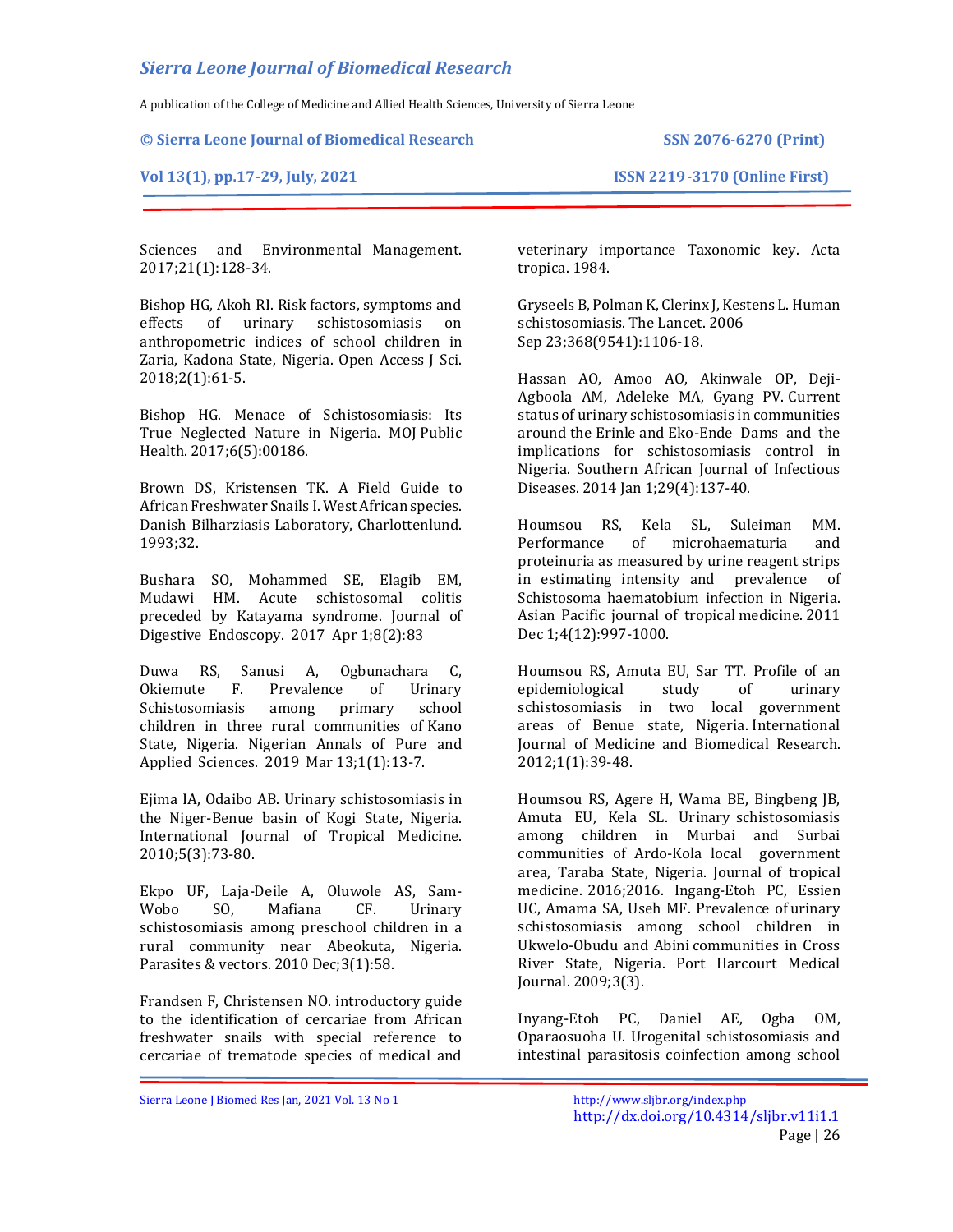A publication of the College of Medicine and Allied Health Sciences, University of Sierra Leone

**© Sierra Leone Journal of Biomedical Research SSN 2076-6270 (Print)**

**Vol 13(1), pp.17-29, July, 2021 ISSN 2219-3170 (Online First)**

age children in Adim community, Nigeria. Int J Sci. 2017;6:10-5.

Ismail HA, Hong ST, Babiker AT, Hassan RM, Sulaiman MA, Jeong HG, Kong WH, Lee SH, Cho HI, Nam HS, Oh CH. Prevalence, risk factors, and clinical manifestations of schistosomiasis among school children in the White Nile River basin, Sudan. Parasites & vectors. 2014 Dec;7(1):478.

King CH, Olbrych SK, Soon M, Singer ME, Carter J, Colley DG. Utility of repeated praziquantel dosing in the treatment of schistosomiasis in high-risk communities in Africa: a systematic review. PLoS neglected

tropical diseases. 2011 Sep 20;5(9):e1321.

Liang YS, Coles GC, Doenhoff MJ. Detection of praziquantel resistance in schistosomes. Tropical Medicine & International Health. 2000 Jan;5(1):72-

Luka SA, Ajogi I, Umoh JU. Schistosomiasis among school children in Lere Local Government Area, Kaduna State, Nigeria. Journal of Tropical Biosciences.2015;10(66):57.

Machin D, Campbell MJ, Tan SB, Tan SH. Sample Sizes for Clinical, Laboratory and

Epidemiology Studies. Wiley-Blackwell; 2018 May 29.

Mafiana CF, Ekpo UF, Ojo DA. Urinary schistosomiasis in preschool children in settlements around Oyan Reservoir in Ogun State, Nigeria: implications for control. Tropical Medicine & International Health. 2003 Jan;8(1):78-82.

Masaku J, Madigu N, Okoyo C, Njenga SM. Current status of Schistosoma mansoni and the factors associated with infection two years following mass drug administration programme among primary school children in

Mwea irrigation scheme: A cross-sectional study. BMC public health. 2015 Dec;15(1):739.

Meurs L, Mbow M, Boon N, Van den Broeck F, Vereecken K, Dieye TN, Abatih E, Huyse T, Mboup S, Polman K. Micro-geographical heterogeneity in Schistosoma mansoni and S. haematobium infection and morbidity in a co-endemic community in northern Senegal. PLoS neglected tropical diseases. 2013 Dec 26;7(12):e2608.

Mohammed K, Abdullah MR, Ikeh EI, Ismail A, Omar J, Popoola FJ. A Multivariate Analysis on the Assessment of Risk Factors Associated with Infections and Transmission of Schistosomiasis Haematobium in Some Selected Areas of North-Western, Nigeria. Journal of Medical and Bioengineering Vol. 2015 Feb;4(1).

Njaanake KH, Vennervald BJ, Simonsen PE, Madsen H, Mukoko DA, Kimani G, Jaoko WG, Estambale BB. Schistosoma haematobium and soil-transmitted Helminths in Tana Delta District of Kenya: infection and morbidity patterns in primary schoolchildren from two isolated villages. BMC infectious diseases. 2015 Dec;16(1):57.

Noriode RM, Idowu ET, Otubanjo OA, Mafe MA. Urinary schistosomiasis in school aged children of two rural endemic communities in Edo State, Nigeria. Journal of infection and public health. 2018 May 1;11(3):384-8.

Obisike VU, Amuta EU, Audu AB, Kwenev SA. Comparison of Polycarbonate Filter Paper and Sedimentation Methods in Diagnosing Schistosoma haematobium Infection in Makurdi, Benue, Nigeria. South Asian Journal of Parasitology. 2019 Jan 12:1-6.

Ojurongbe O, Sina-Agbaje OR, Busari A, Okorie PN, Ojurongbe TA, Akindele AA.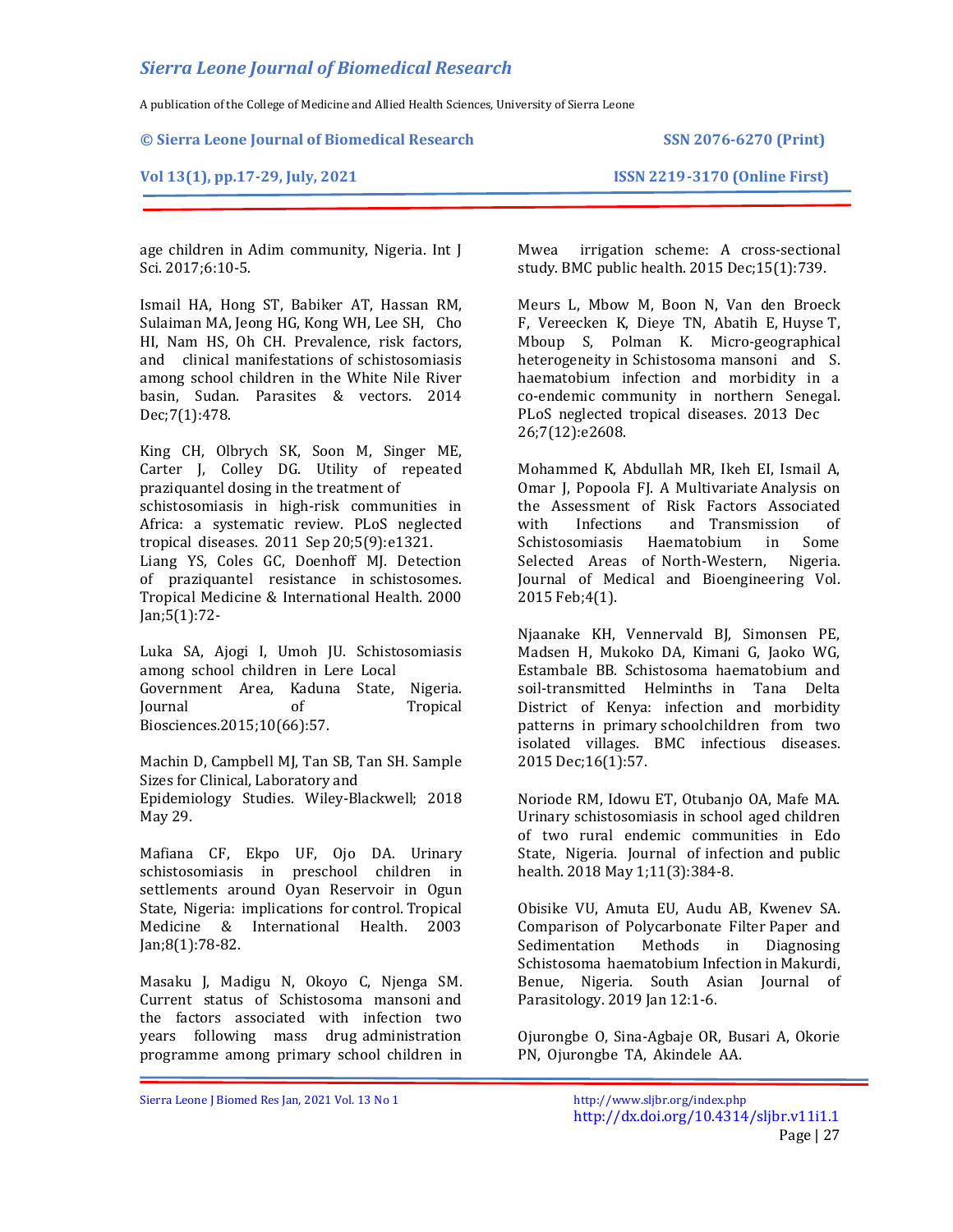A publication of the College of Medicine and Allied Health Sciences, University of Sierra Leone

### **© Sierra Leone Journal of Biomedical Research SSN 2076-6270 (Print)**

## **Vol 13(1), pp.17-29, July, 2021 ISSN 2219-3170 (Online First)**

Efficacy of praziquantel in the treatment of Schistosoma haematobium infection among school-age children in rural communities of Abeokuta, Nigeria. Infectious diseases of poverty. 2014 Sep;3(1):30.

Okeke OC, Ubachukwu PO. Urinary schistosomiasis in urban and semi-urban communities in South-Eastern Nigeria. Iranian journal of parasitology. 2013 Jul;8(3):467.

Oladejo SO, Ofoezie IE. Unabated schistosomiasis transmission in Erinle River Dam, Osun State, Nigeria: evidence of neglect of environmental effects of development projects. Tropical Medicine & International Health. 2006 Jun;11(6):843-50.

Olds GR, King C, Hewlett J, Olveda RW, Wu G, Ouma J, Peters P, McGarvey S, Odhiambo O, Koech D, Liu CY. Double-blind placebocontrolled study of concurrent administration of albendazole and praziquantel in schoolchildren with schistosomiasis and geohelminths. The Journal of infectious diseases. 1999 Apr 1;179(4):996-1003.

Oluwasogo OA, Fagbemi OB. Prevalence and risk factors of Schistosoma haematobium infections among primary school children in Igbokuta Village, Ikorodu North Local Government, Lagos State. J Nurs Health Sci. 2013;2(6):62-8.

Oluwasogo OA, Fagbemi OB. Prevalence and risk factors of Schistosoma haematobium infections among primary school children in Igbokuta Village, Ikorodu North Local Government, Lagos State. J Nurs Health Sci. 2013;2(6):62-8.

Onifade OE, Oniya MO. Prevalence of Urinary Schistosomiasis and Efficacy of Praziquantel; a Case Study of School Pupils in Oke-Igbo, Ondo State, Nigeria. South Asian Journal of Parasitology. 2018 Jun 12:1-0.

Onile OS, Calder B, Soares NC, Anumudu CI, Blackburn JM. Quantitative label-free proteomic analysis of human urine to identify novel candidate protein biomarkers for schistosomiasis. PLoS neglected tropical diseases. 2017 Nov 8;11(11):e0006045.

Owojori OJ, Asaolu SO, Ofoezie IE. Schistosomiasis: Water Contact Pattern and Snail Infection Rates in Opa Reservoir and Research Farm Ponds in Obafemi Awolowo University, Ile-Ife, Nigeria. International Journal of Zoological Research. 2006;2(4):323-33.

Salawu AS, Asaolu SO, Sowemimo OA. Coinfections with Schistosoma haematobium and soil-transmitted helminths among school-aged children in Saki, Oyo State, Nigeria. J Public Health Epidemiol. 2014 Dec 31;6(12):417-23. Satayathum SA, Muchiri EM, Ouma JH, Whalen CC, King CH. Factors affecting infection or reinfection with Schistosoma haematobium in coastal Kenya: survival analysis during a nineyear, school-based treatment program. The American journal of tropical medicine and hygiene. 2006 Jul 1;75(1):83-92.

Silva IM, Thiengo R, Conceição MJ, Rey L, Lenzi HL, Pereira Filho E, Ribeiro PC.

Therapeutic failure of praziquantel in the treatment of Schistosoma haematobium infection in Brazilians returning from Africa. Memórias do Instituto Oswaldo Cruz. 2005 Jul;100(4):445-9.

Singh K, Muddasiru D. Epidemiology of schistosomiasis in school aged children in some riverine areas of Sokoto, Nigeria. Journal of Public Health and Epidemiology. 2014 Jun 30;8(6):197-201.

Ugbomoiko US, Ofoezie IE, Okoye IC, Heukelbach J. Factors associated with urinary schistosomiasis in two peri-urban communities in south–western Nigeria. Annals of Tropical

Sierra Leone J Biomed Res Jan, 2021 Vol. 13 No 1 <http://www.sljbr.org/index.php>